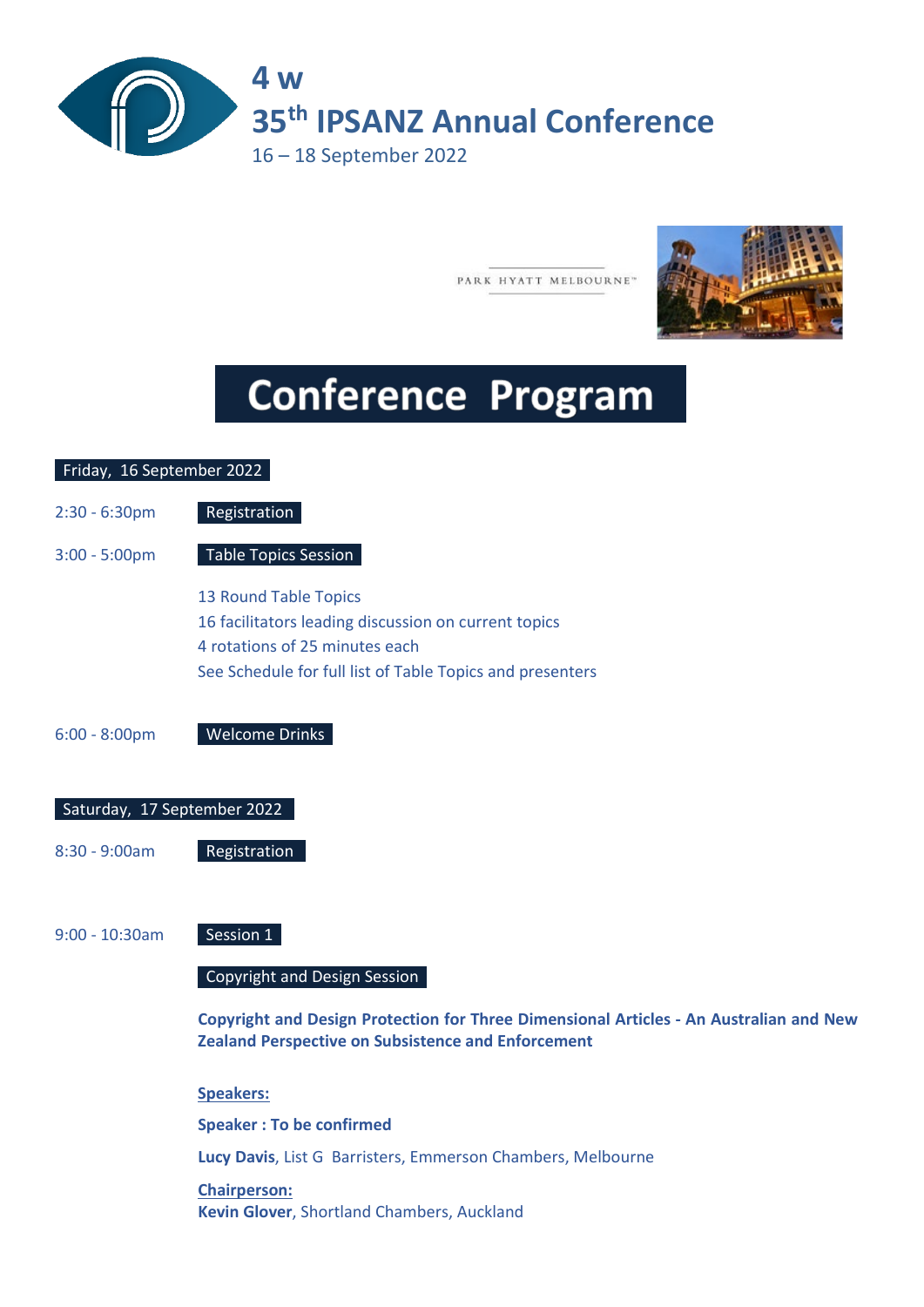| Saturday, 17 September 2022 |                                                                                                                                                                                        |
|-----------------------------|----------------------------------------------------------------------------------------------------------------------------------------------------------------------------------------|
| 10:30 - 11:00am             | <b>Morning Tea</b>                                                                                                                                                                     |
|                             |                                                                                                                                                                                        |
| 11:00 - 12:30pm             | Session 2                                                                                                                                                                              |
|                             | <b>Trade Marks Session</b>                                                                                                                                                             |
|                             | A Trade Mark of One's Own - Legal and Practical Issues Around Trade Mark Ownership                                                                                                     |
|                             | <b>Speakers:</b>                                                                                                                                                                       |
|                             | Shauna Ross, Nigel Bowen Chambers, Sydney                                                                                                                                              |
|                             | Maria Fe Lazarte, Group Trade Mark Counsel, The Weir Group PLC, Sydney                                                                                                                 |
|                             | <b>Chairperson:</b>                                                                                                                                                                    |
|                             | Sarah Chapman, Special Counsel, Simpson Grierson, Auckland                                                                                                                             |
|                             |                                                                                                                                                                                        |
| 12:30 - 1:30pm              | Lunch                                                                                                                                                                                  |
|                             |                                                                                                                                                                                        |
| $1:30 - 3:00$ pm            | Session 3                                                                                                                                                                              |
|                             | Patent Session                                                                                                                                                                         |
|                             | The Principles of Construction in Welch Perrin: Dead or Alive?<br>Inventorship and Entitlement, a Look at the Recent Authorities and a Glance at the<br><b>Comparative UK Position</b> |
|                             | <b>Speakers:</b>                                                                                                                                                                       |
|                             | Katrina Howard SC, Ninth Floor Selborne Chambers, Sydney                                                                                                                               |
|                             | Adrian Ryan SC, Patterson's List, Owen Dixon Chambers West, Melbourne                                                                                                                  |
|                             | <b>Chairperson:</b>                                                                                                                                                                    |
|                             | Greg Arthur QC, Clifton Chambers, Auckland                                                                                                                                             |
|                             |                                                                                                                                                                                        |

3:00 - 3:45pm Annual General Meeting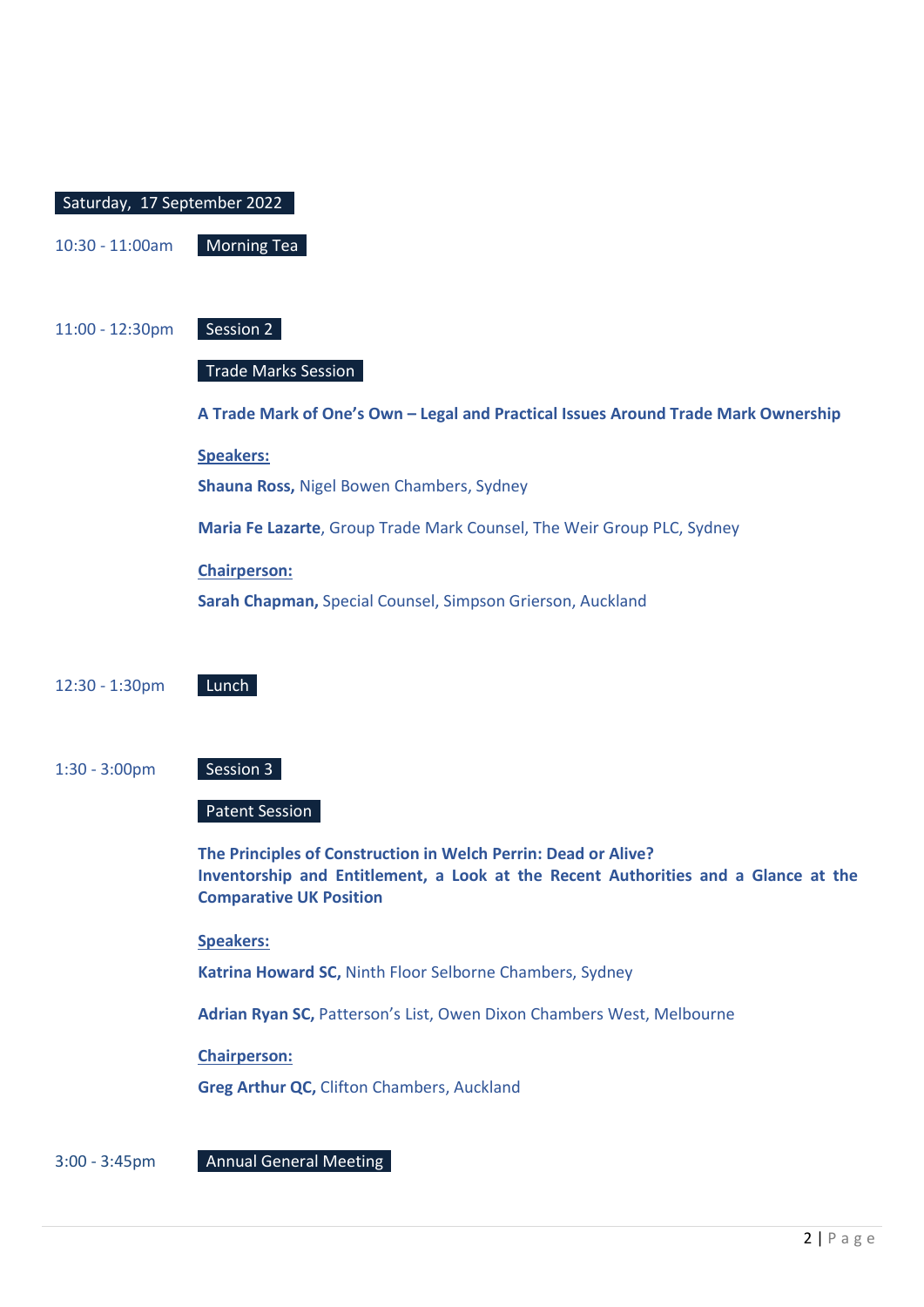| Saturday, 17 September 2022 |                                                                                                                                       |
|-----------------------------|---------------------------------------------------------------------------------------------------------------------------------------|
| $3:45 - 4:15$ pm            | Afternoon Tea                                                                                                                         |
|                             |                                                                                                                                       |
| $4:15 - 5:15$ pm            | Session 4                                                                                                                             |
| (7:15am UK)                 | <b>International Session</b>                                                                                                          |
|                             | <b>Presenting virtually LIVE from London</b>                                                                                          |
|                             | The Right Honourable Lord Justice Colin Birss, Deputy Head of Civil Justice, Judge of the<br>Court of Appeal of England and Wales, UK |
|                             | In conversation with                                                                                                                  |
|                             | The Honourable Justice Stephen Burley, Federal Court of Australia, Sydney                                                             |
|                             | <b>Chairperson:</b><br>Ian Horak, Young's List, Owen Dixon Chambers West, Melbourne                                                   |
| 6:30pm                      | President's Dinner                                                                                                                    |
|                             | Master of Ceremonies: Ed Heerey QC, Nigel Bowen Chambers, Sydney                                                                      |
|                             | Presentation of the 2022 John McLaren Emmerson QC Essay Prize presented by<br>The Honourable Justice Stephen Burley                   |
|                             | Australian comedian: Geraldine Hickey<br>(appearing by arrangement with Claxton Speakers Int.)                                        |
|                             | <b>DJ: Emma Peters</b>                                                                                                                |
|                             |                                                                                                                                       |

#### Sunday, 18 September 2022

 $9:30 - 10:30$ am Session 5

Judges' Session

**Reflections from the Bench**

**Speakers:**

**The Honourable Justice Jayne Jagot**, Federal Court of Australia, Sydney

**The Honourable Justice Ian Gault**, High Court, New Zealand

#### **Chairperson:**

**Registrar Alison Legge**, Senior National Judicial Registrar & National Operations Registrar, Federal Court of Australia, Melbourne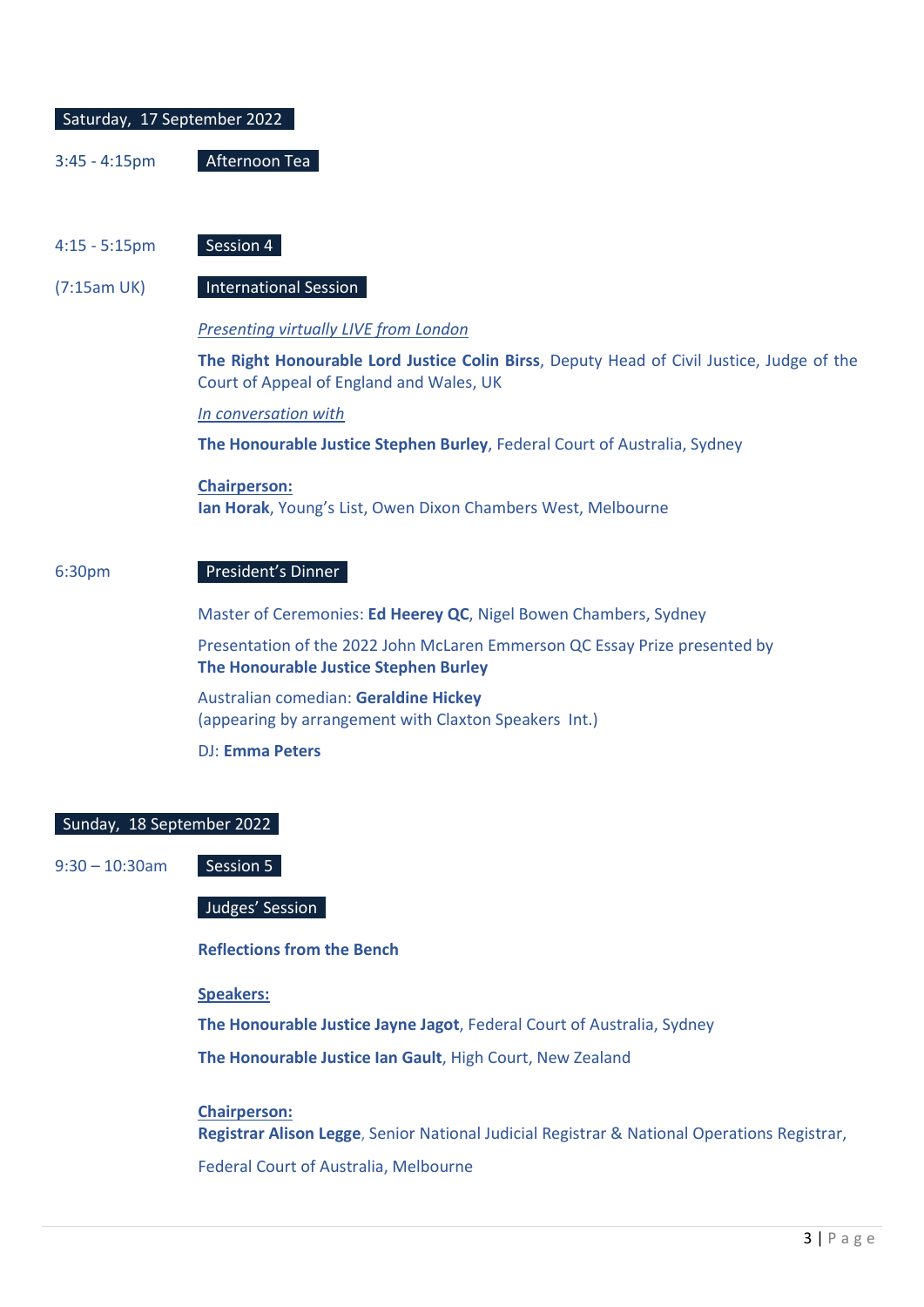| Sunday, 18 September 2022 |                    |  |  |
|---------------------------|--------------------|--|--|
|                           |                    |  |  |
| 10:30-11:00am             | <b>Morning Tea</b> |  |  |

11:00–12:30pm Session 6

#### Confidential Information / Trade Secrets Session

**Management of Confidential Information, Trade Secrets and Departing / Incoming Employees Speakers:**

**Sarah Basford**, Chief Counsel IP Legal at Rio Tinto, Brisbane

**Robert G. Kramer**, Special Counsel, Finnegan, Henderson, Farabow, Garrett & Dunner, LLP, Sydney

**Luke Merrick**, List G Barristers, Owen Dixon Chambers West, Melbourne

**Chairperson:**

**Caroline Ryan**, Partner, Allens Linklaters, Melbourne

12:30 – 2:00pm Lunch and Close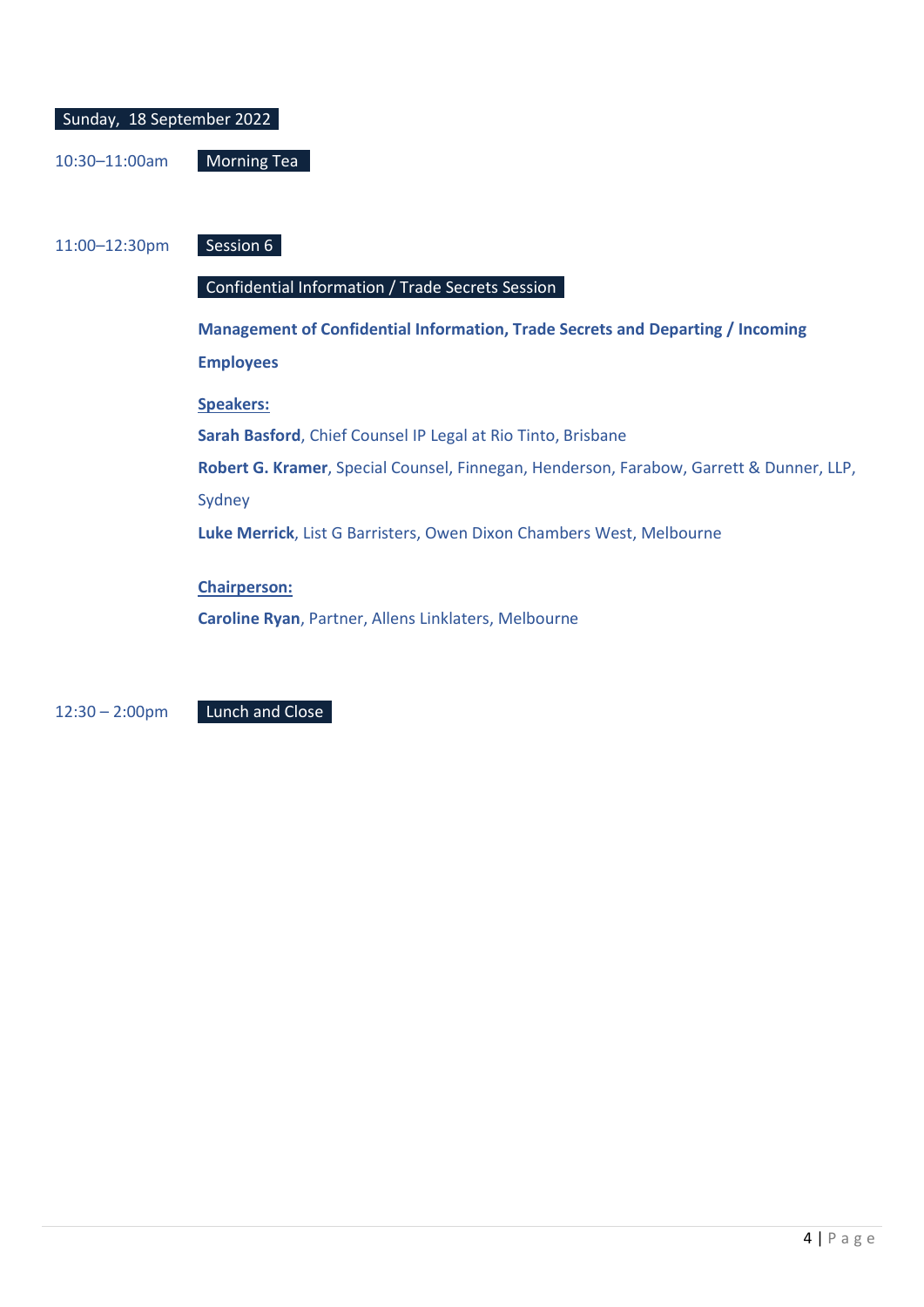## **S C H E D U L E**

### TABLE TOPICS AND PRESENTERS

#### Friday, 16 September 2022

#### 3:00 - 5:00pm Table Topics Session

**Facilitated discussions on 13 current topics : 4 rotations of 25 minutes each** 

#### Topic 1

**Rob Clark,** 5 Wentworth Chambers, Sydney

The potential principles, practices and practicality of AI (or computer-created) intellectual property rights in Australia.

#### Topic 2

**Craig Smith**, List G Barristers, Castan Chambers, Melbourne

Unjustified threats, including:

- (a) Obtaining interlocutory injunctions to address unjustified threats;
- (b) Relief, and how that compares to relief under ACL;
- (c) Strategic reasons why you might include / bring an unjustified threats action.

#### Topic 3

**Frances St John** and **Nicola Gollan**, Tenth Floor Chambers, Sydney Manner of Manufacture – Aristocrat High Court Hearing.

#### Topic 4

**Kate Beattie**, List G Barristers, Owen Dixon Chambers West, Melbourne Use of Patented Products / Processes - Where is the Line in Terms of Patent Infringement and, More Recently, Supply to Others for Use Out of the Jurisdiction?

#### Topic 5

T**om Cordiner QC** and **Lucy Davis**, List G Barristers, Emmerson Chambers, Melbourne Joint Tortfeasorship of a Director for Intellectual Property Infringements of their Company.

#### Topic 6

**Cynthia Cochrane SC** and **Catherine Bembrick**, 5 Wentworth Chambers, Sydney

The Removal of the Longstanding and Broad Exemption for IP Transactions in the Former s51(3) of the Competition and Consumer Act, with a Particular Focus on the Implications for Patent Settlement Agreements. (This will also address dealing with the ACCC with respect to such agreements, including the seeking of authorisation).